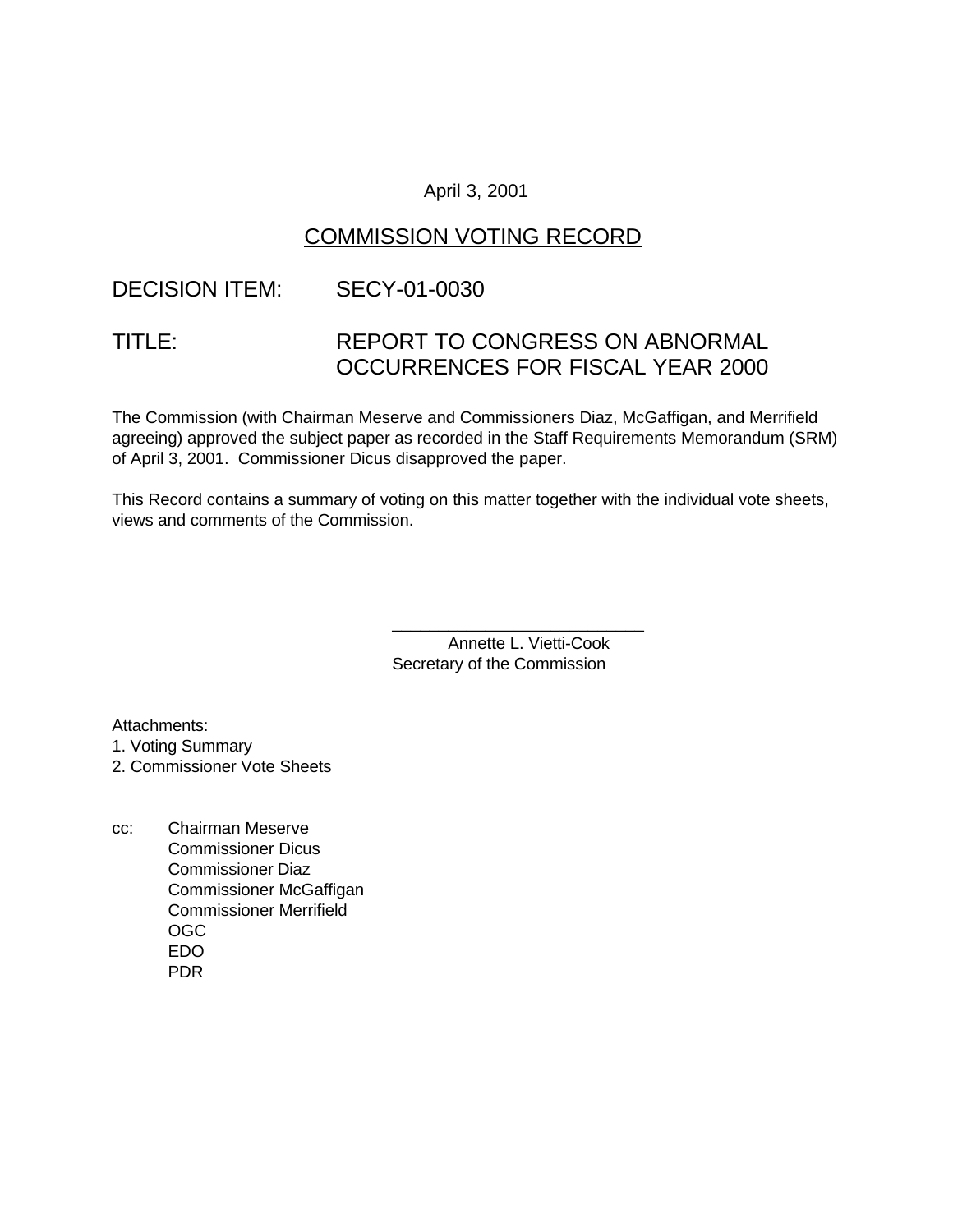### VOTING SUMMARY - SECY-01-0030

# RECORDED VOTES

|                    | APRVD DISAPRVD ABSTAIN PARTICIP COMMENTS | <b>NOT</b><br>DATE |         |
|--------------------|------------------------------------------|--------------------|---------|
| CHRM. MESERVE      | $\mathsf{X}$                             | X.                 | 3/19/01 |
| <b>COMR. DICUS</b> | X                                        | X                  | 3/15/01 |
| COMR. DIAZ         | X                                        | X                  | 3/15/01 |
| COMR. McGAFFIGAN X |                                          |                    | 3/7/01  |
| COMR. MERRIFIELD X |                                          | Х                  | 3/12/01 |

### COMMENT RESOLUTION

In their vote sheets, Chairman Meserve and Commissioners Diaz, McGaffigan, and Merrifield approved the staff's recommendation and some provided additional comments. Commissioner Dicus disapproved the paper until various questions could be clarified. Subsequently, the comments of the Commission were incorporated into the guidance to staff as reflected in the SRM issued on April 3, 2001.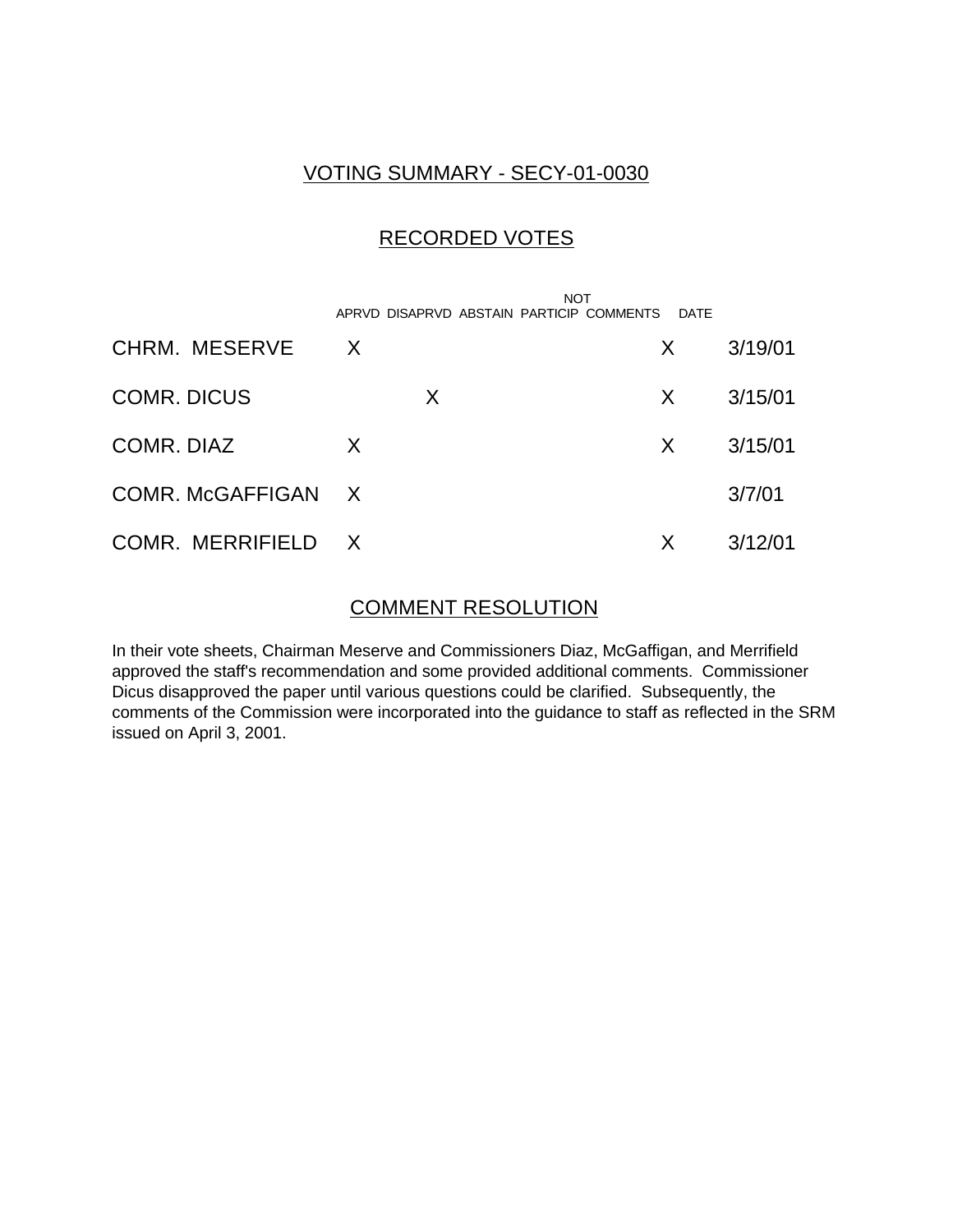#### **Commissioner Comments on SECY-01-0030**

#### Chairman Meserve

I approve the issuance of the FY 2000 Abnormal Occurrences report, subject to the modifications identified by Commissioner Dicus in her vote. I also offer a number of minor edits to the report, reflected in the attached markup of the draft report.

In reviewing the Abnormal Occurrences report, I note that all of the non-reactor-related events classified as AOs occurred in the area of medical uses of radioactive materials, either in the production of radiopharmaceuticals or in the administration of medical therapy. Moreover, all of the events involved failures of what can be classified broadly as quality assurance (QA). This suggests that there may be a generic problem with QA programs associated with the manufacture and medical uses of radioisotopes. Accordingly, I suggest that the Advisory Committee on the Medical Uses of Isotopes (ACMUI) examine the issue of QA in this area, and provide recommendations, as appropriate, as to whether additional NRC regulatory oversight is required.

#### Commissioner Dicus

I disapprove of the issuance of the current draft of the REPORT TO CONGRESS ON ABNORMAL OCCURRENCES FOR FISCAL YEAR 2000. Various statements in the report raise questions or require clarification that should be addressed by NRC staff before the report is issued to Congress. These statements are identified below.

#### **Abstract, Second Paragraph, Second and Third Sentences:**

The following additions are recommended to assist any congressman who would choose only to read the abstract:

"...the second event resulted in overexposures of occupational workers at a radiopharmaceutical manufacturing plant, and the third event involved a medical brachytherapy misadministration. The report also discusses six medical AOs...."

#### **Event 00-1, Nature and Probable Consequences, Second Paragraph**

Add the underlined phrase to the last sentence:

"No radioactivity was measured off-site above normal background levels, and the event did not impact the public health and safety or the environment."

#### **Event AS 00-1, Nature and Probable Consequences, Second Paragraph, Third Sentence**

The sentence states that the patient was treated with a dose that "was delivered inside the patient's skull, which was the wrong treatment site."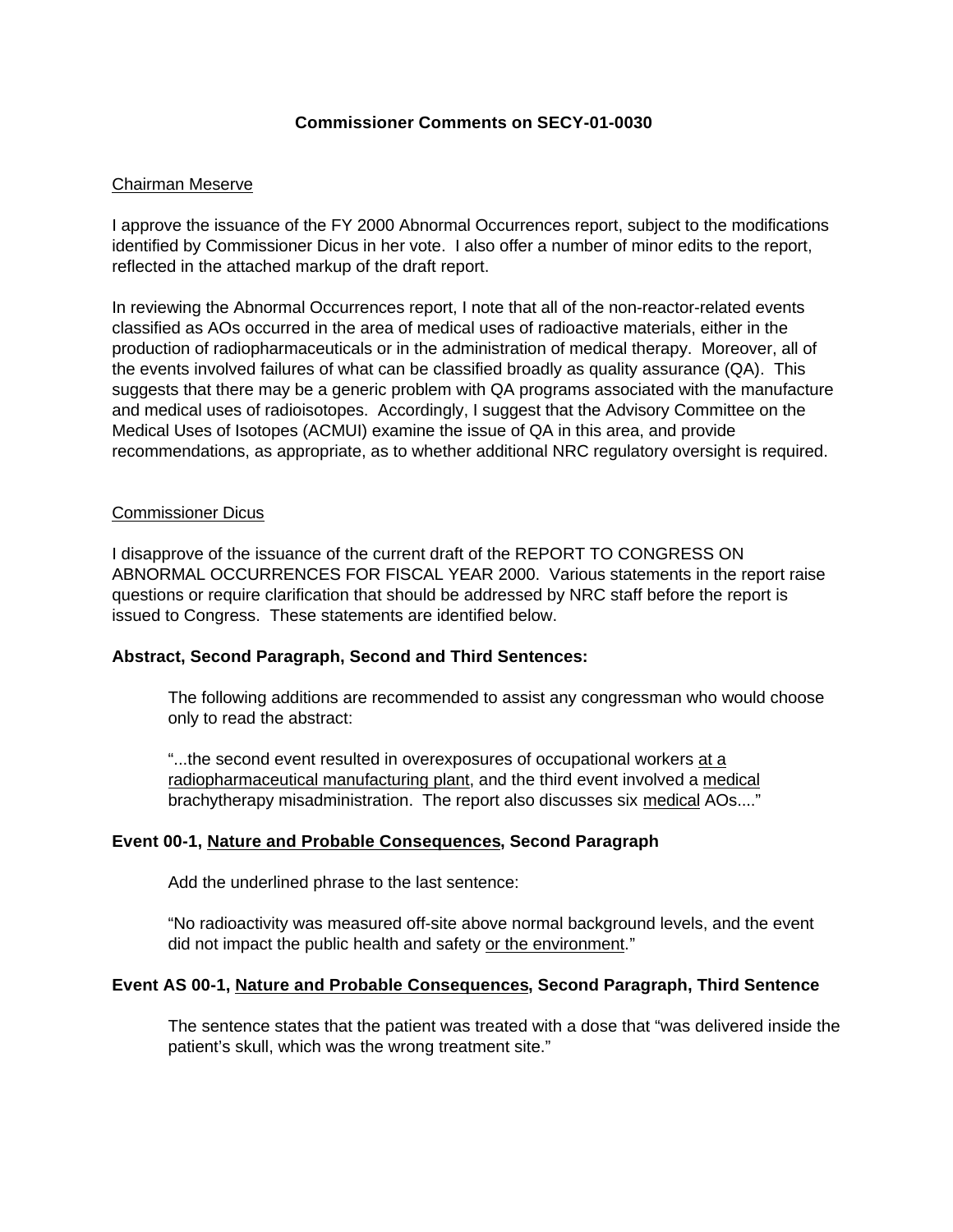Since GSR treatments are always intended to be inside the patient's skull, perhaps the intent was to state that the dose was delivered at the wrong treatment site within the patient's skull.

Also, the report should clarify that intervention prevented a related misadministration for patient B, if this was the case.

#### **Event AS 00-3, Actions to Prevent Recurrence**

The report states that no action was taken by the licensee and that the State found no violations. In summary, no actions were taken to prevent recurrence. The inference is that since this type of event is expected to rarely occur, no corrective action is justified.

It would seem that any event reported as an AO should include corrective actions to prevent recurrence; otherwise, this kind of event can reasonably be expected to reappear in this report in the future.

#### **APPENDIX C, OTHER EVENTS OF INTEREST, Page 20**

The description of the first event, the unplanned high radiation field at the University of Missouri Research Reactor, states that the event resulted in unplanned high radiation levels in the basement floor level of the reactor containment, which triggered a radiation alarm, and that the calculated maximum dose rate at the opening in the shielding was 400 rem/hr for about 3 minutes. That is, if it were possible for anyone to be at that location, they would have received a 20 rem dose. Later the report states that radiation overexposures had not occurred and that the event did not affect members of the public.

Although the report clarifies that members of the public were not affected, questions arise regarding possible exposures to workers at the reactor:

Were there any workers in the basement floor level at the time of the event?

Did any of them receive radiation exposures, given the high levels reported? (It is clear from the report that no overexposures occurred; thus, if there were exposures they were less than 5 rems.)

#### **NRC AND AGREEMENT STATE MATERIALS LICENSEES, Page 21**

The first paragraph of this section states that there were 230 events resulting "in licensed material entering the public domain in an uncontrolled manner...." The report further states, "In some cases, the material caused radioactive contamination or radiation exposures." The report should be amplified to better describe the risk perspective on these events.

In the second sentence of the third paragraph, add the word "used." "Examples are (1) radioactive sources used in medical treatments...."

#### **Loss of a Radioactive Camera Owned by Welding Testing X-Ray, Inc., Page 22**